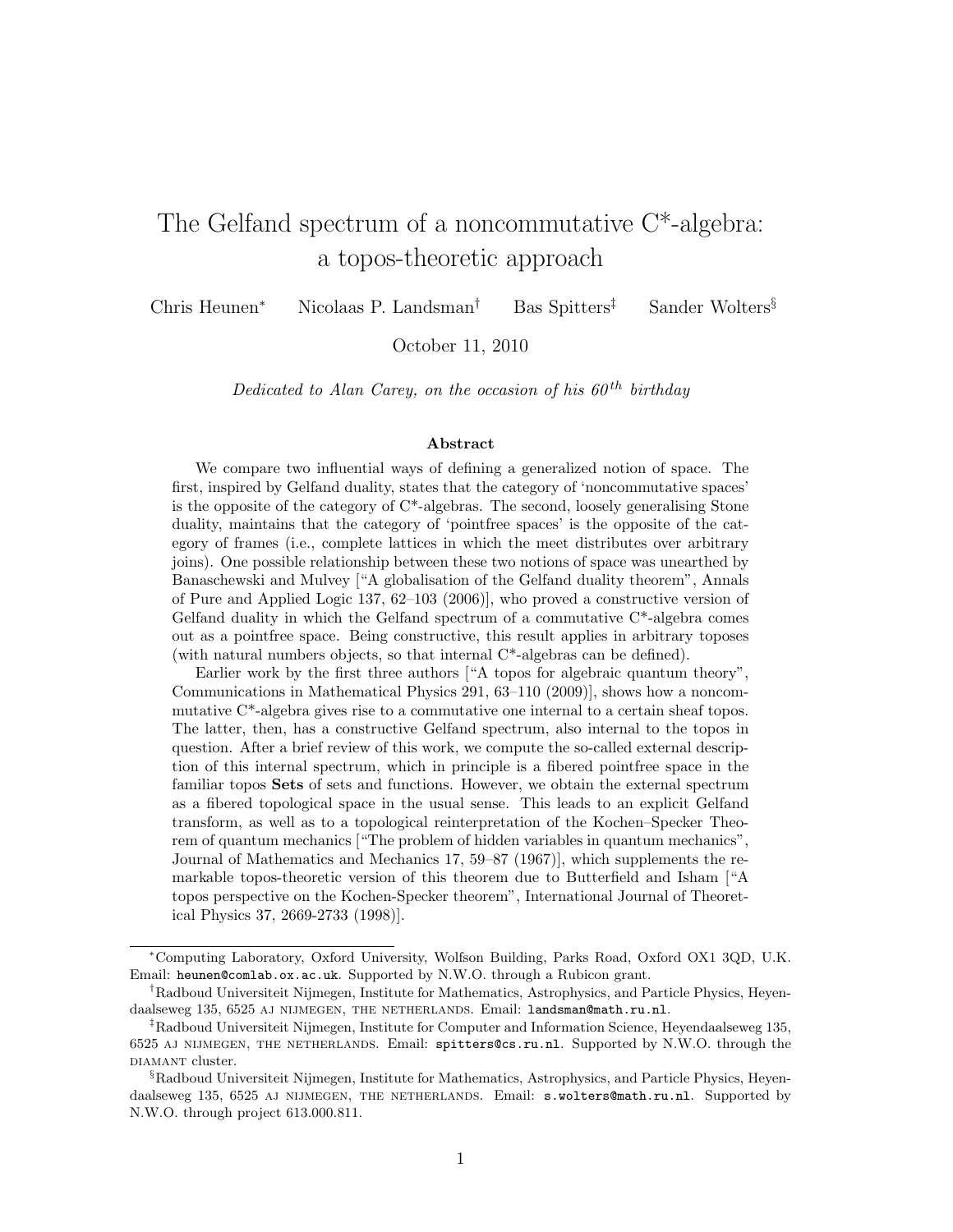## 1 GENERALIZED SPACES 2

## 1 Generalized spaces

Gelfand Duality is the categorical equivalence

compact Hausdorff spaces 
$$
\simeq
$$
 (unital commutative C<sup>\*</sup>-algebras)<sup>op</sup>, (1)

where the choice of arrows in both categories is implicit (but obvious, i.e., continuous maps and unital <sup>\*</sup>-homomorphisms, respectively). For simplicity, we restrict ourselves to the compact/unital case. Furthermore, given a category  $C$ , the opposite category  $C^{op}$  has the same objects as C, but has all arrows reversed. The relevant functors implementing the equivalence (1) are, of course,  $C: X \mapsto C(X) \equiv C(X, \mathbb{C})$  from left to right, with pullback on arrows, and  $\Sigma: A \mapsto \Sigma(A)$  from right to left, where  $\Sigma(A)$  is the Gelfand spectrum of A (realized, e.g., as the space of unital multiplicative linear maps  $A \to \mathbb{C}$  equipped with the relative weak<sup>∗</sup> -topology), and similarly pullback on arrows.

Subsequently, there are (at least) two possible directions to take.

1. The modern approach is to literally take the quantum jump of defining the category of 'noncommutative spaces' up to equivalence by

noncommutative spaces 
$$
\simeq
$$
 (C<sup>\*</sup>-algebras)<sup>op</sup>. (2)

Here a major surprise arises, which is quite unexpected from the categorical setting: according to the (second) Gelfand–Naimark Theorem, a noncommutative space acts as an operator algebra on some Hilbert space. It is the combination of this Hilbert space setting deriving from the right-hand side of (2) and the call for geometrical and topological techniques - adapted to the noncommutative setting - coming from the left-hand side that gives noncommutative geometry its strength [10, 11].

2. More traditionally, one may attempt to generalize the notion of Gelfand duality to noncommutative  $C^*$ -algebras A. There have been many such attempts, which may be grouped according to the specific notion of a Gelfand spectrum that is used. For example, in the Dauns–Hofmann Theorem [14, 15, 29] the Gelfand spectrum of A is taken to be the Gelfand spectrum of its centre  $Z(A)$ , on which A is realized as a sheaf. Akemann, on the other hand, used the space of maximal left ideals of A, but needed to generalize the notions of topology and continuity [1]. Shultz used the pure state space of  $A$ , equipped with the structure of a transition probability [31], later refined so as to make the noncommutative Gelfand spectrum a so-called Poisson space with a transition probability [25, 26]. See also [9, 24], etcetera. In all cases, the point is to realize A in a way that resembles a space of complex-valued continuous functions as much as possible.

Ultimately, what lies behind both directions is the success of Gelfand duality in capturing (compact Hausdorff) spaces algebraically. What is slightly unnatural, though, is that this capturing should involve the complex (or, for that matter, the real) numbers in a fundamental way. This may be avoided in an order-theoretic approach, as follows [19], [28, Ch. IX]. Instead of the passage  $X \mapsto C(X)$  from spaces to complex algebras, we take  $X \mapsto \mathcal{O}(X)$ , where  $\mathcal{O}(X)$  is just the topology of X in the defining sense of its collection of open sets. This has a natural lattice structure under inclusion, and in fact defines a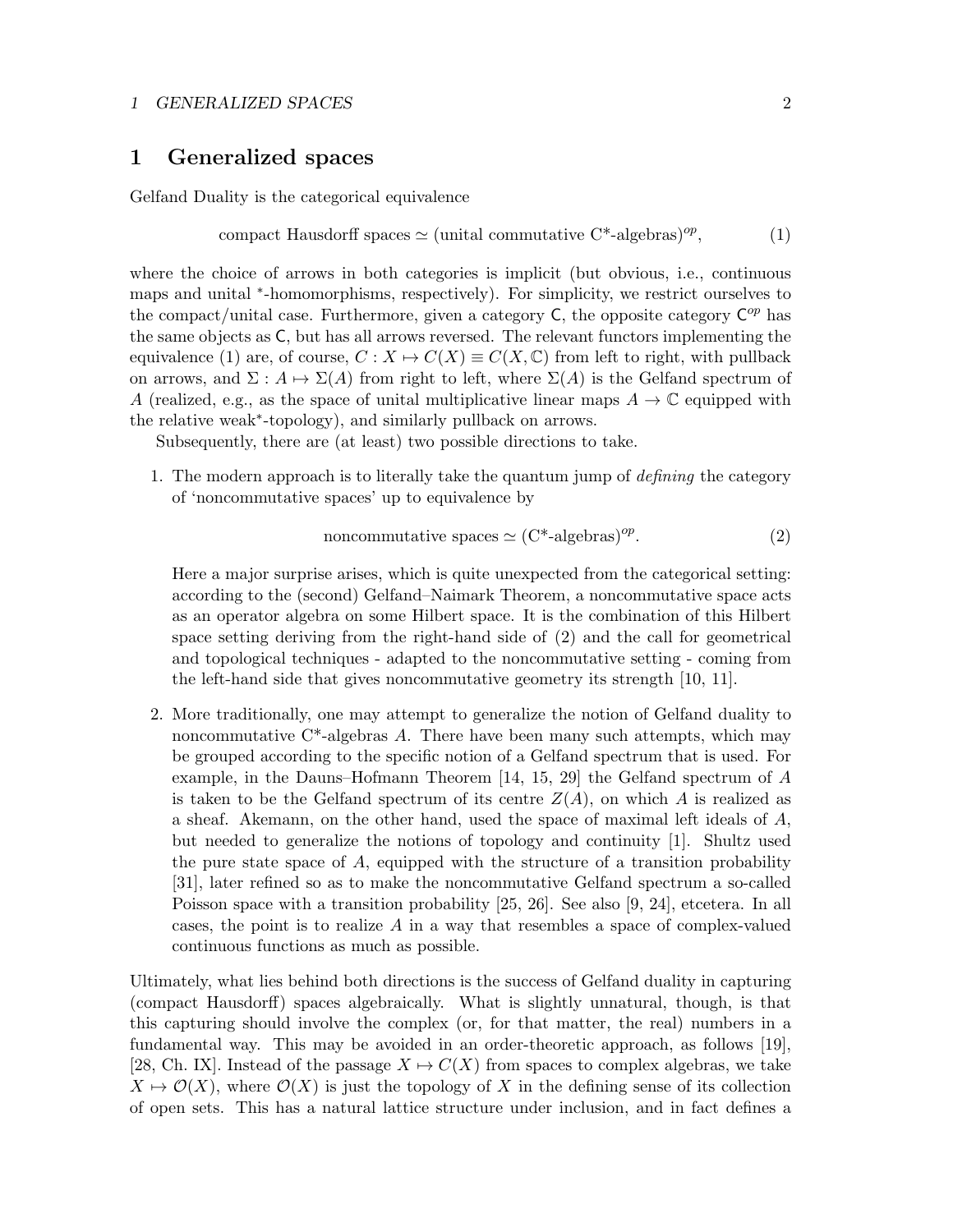#### 1 GENERALIZED SPACES 3

highly structured kind of lattice known as a *frame*. This is a complete distributive lattice such that  $x \wedge \bigvee_{\lambda} y_{\lambda} = \bigvee_{\lambda} x \wedge y_{\lambda}$  for arbitrary families  $\{y_{\lambda}\}\$  (and not just for finite ones, in which case the said property follows from the definition of a distributive lattice). Indeed,  $\mathcal{O}(X)$  is a frame with  $U \leq V$  if  $U \subseteq V$ . A *frame homomorphism* preserves finite meets and arbitrary joins; this leads to the category of frames and frame homomorphisms.

In order to have an equivalence like (1), we need to cut down both the category of spaces and the category of frames. To do so, we first define a *point* of a frame  $F$  as a frame map  $p^*: F \to \{0, 1\}$ , where as a frame  $\{0, 1\}$  is identified with  $\mathcal{O}(*)$ , i.e., the topology of a space with a point (so that we identify 0 with  $\emptyset$  and 1 with \*). In fact, if  $F = \mathcal{O}(X)$ , then any point  $p \in X$  defines a point of F by  $p^* = p^{-1}$  (that is,  $p^*(U) = 1$  iff  $p \in U$ ). Using this concept, the set  $Pt(F)$  of points of a frame F may be topologized in a natural way, by declaring its opens to be the sets of the form  $Pt(U) = \{p^* \in Pt(F) \mid p^*(U) = 1\}$ , where  $U \in F$ . We say that a frame F is *spatial* if it is isomorphic (in the category of frames) to  $\mathcal{O}(\mathrm{Pt}(F))$ . On the other hand, a topological space X is called *sober* if it is homeomorphic to  $Pt(\mathcal{O}(X))$ . Given these definitions, it is almost tautological that

$$
sober spaces \simeq (spatial frames)^{op},\tag{3}
$$

where the equivalence is given by  $\mathcal O$  and Pt (seen as functors).<sup>1</sup> Let us note the following, however. It is easily shown that a frame F is spatial iff  $F \cong \mathcal{O}(X)$  for some space X, not necessarily sober - in fact, we will later encounter an example of exactly this situation. In that case, following [19], we may call

$$
X^S = \text{Pt}(\mathcal{O}(X)),\tag{4}
$$

which is necessarily sober, the *soberification* of X (if X is already sober, one has  $X^S \cong X$ ). This construction may be compared to the passage from a compact non-Hausdorff space X to its Hausdorffication

$$
X^H = \Sigma(C(X)).\tag{5}
$$

Now recall that the step from (1) to (2) introduced a certain generalization of the concept of space by omitting the qualifier "unital commutative" in the characterization of spaces in the right-hand side of (1). Analogously, we may omit the qualifier "spatial" in the right-hand side of (3), hoping to arrive at a different generalized notion of space. Following [19, 22, 28], we therefore write

pointfree spaces 
$$
\simeq
$$
 (frames)<sup>op</sup>, (6)

which, like  $(2)$ , is no longer a duality *theorem*, but a statement of the *definition* of the category of 'pointfree spaces' (also known as locales). This definition comes with a curious

<sup>1</sup> Though (3) is true almost by definition, the nontrivial statement of Stone duality, i.e., Stone spaces  $\simeq$  (Boolean lattices)<sup>op</sup>, is actually a special case of (3). The nontrivial observation - apart from the fact that Hausdorffness implies soberness - is that although Stone spaces form a subcategory of sober spaces, Boolean lattices are not a subcategory of frames (for one thing, a Boolean lattice need not be complete). Hence a special manoeuvre is needed to embed Boolean lattices in frames, which is done through the so-called *ideal completion*  $L \mapsto \text{Id}(L)$ ; this is the collection of nonempty lower closed subsets  $I \subset L$  such that  $x, y \in I$  implies  $x \vee y \in I$ , ordered by inclusion [19, p.59]. A Stone space X then defines the Boolean lattice  $\mathcal{O}_{c}(X)$  of clopen subsets of X, whose ideal completion is the topology  $\mathcal{O}(X)$ ; conversely, a Boolean lattice L defines a Stone space  $X = Pt(IdI(L))$ , with  $\mathcal{O}(X) \cong IdI(L)$ .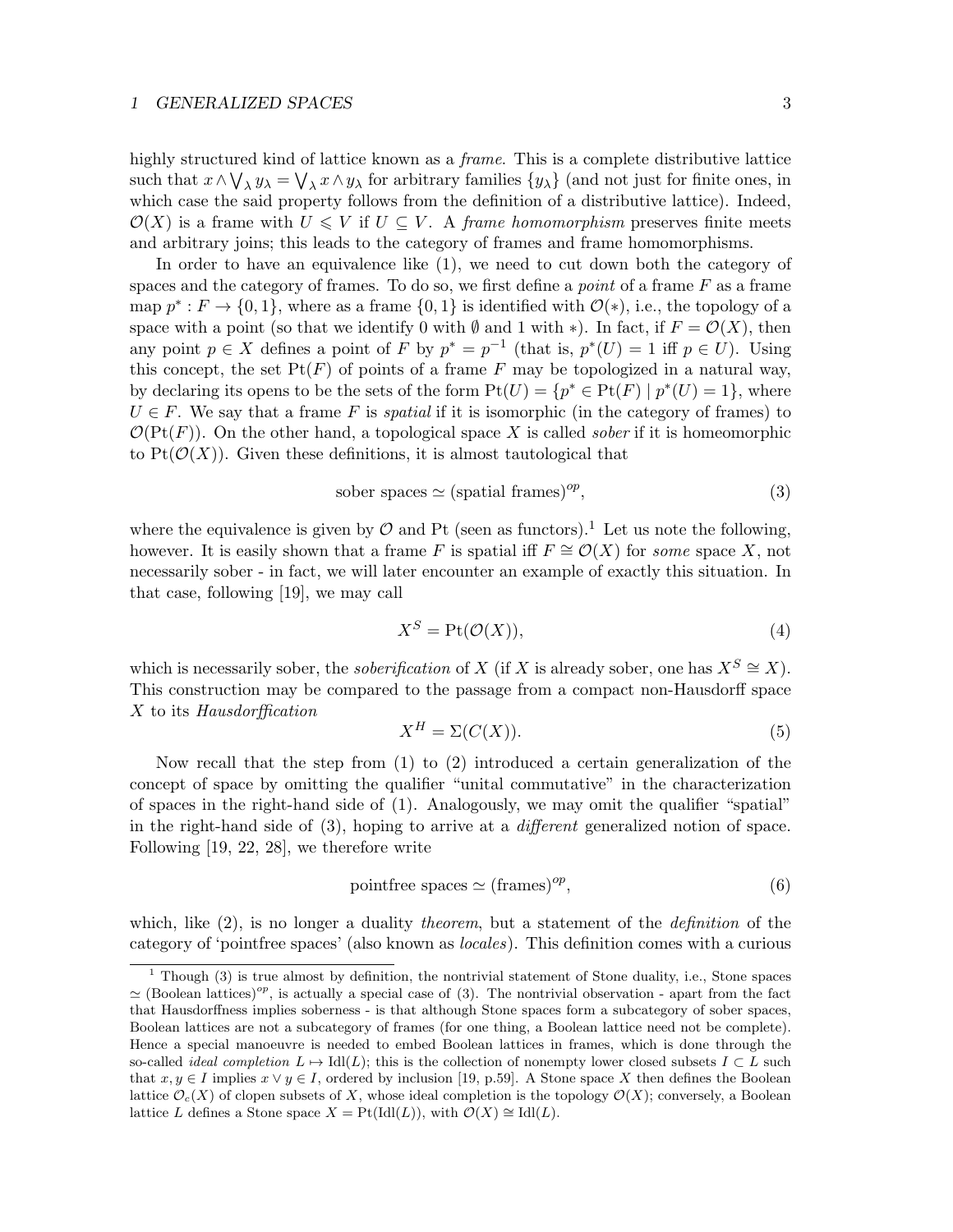piece of notation: any frame is written  $\mathcal{O}(X)$ , whether or not it is spatial, and the corresponding pointfree space is written as X. Furthermore, the symbol  $C(X, Y)$  denotes the object (in whatever category the frames are defined) of frame maps from  $\mathcal{O}(Y)$  to  $\mathcal{O}(X)$ ; a 'continuous' map  $f: X \to Y$  is nothing but a frame map from  $\mathcal{O}(Y)$  to  $\mathcal{O}(X)$ , which tends to be written as  $f^*$  or  $f^{-1}$ . This notation is partly motivated by the case where  $\mathcal{O}(X)$  are  $\mathcal{O}(Y)$  actually the topologies of sober spaces X and Y, respectively, for in that case it can be shown (nonconstructively) that any frame map  $f^* : \mathcal{O}(Y) \to \mathcal{O}(X)$  is of the form  $f^* = f^{-1}$  for a continuous map  $f : X \to Y$  in the usual sense.

The surprising role of Hilbert spaces in the theory of noncommutative spaces has a counterpart for pointfree spaces: these turn out to be related to logic, especially to intuitionistic propositional logic.<sup>2</sup> Indeed, a frame is a complete Heyting algebra, where a Heyting algebra is a distributive lattice  $\mathcal L$  with a map  $\to : \mathcal L \times \mathcal L \to \mathcal L$  satisfying  $x \leq (y \to z)$ iff  $x \wedge y \leq z$ , called implication [17, 28, 34]. Unlike in a Boolean lattice, negation is now a derived notion, defined by  $\neg x = (x \rightarrow \perp)$ . Every Boolean algebra is a Heyting algebra, but not vice versa; in fact, a Heyting algebra is Boolean iff  $\neg x = x$  for all x, which is the case iff  $\neg x \lor x = \top$  for all x; not necessarily granting this is the essence of intuitionistic logic. The point, then, is that a complete Heyting algebra is essentially the same thing as a frame, for in a frame one may define  $y \to z = \sqrt{x | x \wedge y \leq z}$ , and conversely, the infinite distributivity law in a frame is automatically satisfied in a Heyting algebra.

In principle, noncommutative spaces and pointfree spaces (i.e., locales) appear to be totally different generalizations of the notion of a topological space. However, a close connection arises if we return to Gelfand duality. To explain this, note that the usual proofs of Gelfand duality are nonconstructive; for example, if the Gelfand spectrum is realized as the maximal ideal space of A, one needs Zorn's Lemma. However, a typical situation in constructive mathematics now arises: Gelfand duality is nonconstructively equivalent to a result that is constructively valid (that is, provable without using the axiom of choice or the exclusion of the middle third)  $[2, 3, 4, 12, 13]$ . Hence the constructive version of the key ingredient of classical Gelfand duality, namely the isomorphism

$$
A \cong C(\Sigma(A), \mathbb{C}) \tag{7}
$$

of commutative  $C^*$ -algebras, is formally the very same statement, but now reinterpreted according to the notation for frame maps just explained. Thus the Gelfand spectrum  $\Sigma(A)$ and the complex numbers  $\mathbb C$  are now objects of the category of pointfree spaces, i.e., they are really frames  $\mathcal{O}(\Sigma(A))$  and  $\mathcal{O}(\mathbb{C})$ , which are not necessarily spatial,<sup>3</sup> and  $C(\Sigma(A), \mathbb{C})$ denotes the object (in the ambient category) of frame maps from  $\mathcal{O}(\mathbb{C})$  to  $\mathcal{O}(\Sigma(A))$ .

The choice between the constructive version of Gelfand duality (in terms of pointfree spaces) and its familiar nonconstructive counterpart (in terms of topological spaces) is not a matter of philosophical taste. In set theory, the usual version is perfectly acceptable to us. The point is that constructive Gelfand duality holds in arbitrary toposes (with natural numbers objects, so that internal  $C^*$ -algebras can be defined).<sup>4</sup>

 $2$ Perhaps this is less surprising in view of Stone duality and the well-known connection between Boolean lattices and classical propositional logic.

<sup>&</sup>lt;sup>3</sup>Technically,  $\mathcal{O}(\Sigma(A))$  is required to be compact and completely regular [4], which are frame-theoretic properties replacing the combination compact Hausdorff for topological spaces [19].

<sup>&</sup>lt;sup>4</sup>We refer to [20, 21] for an encyclopaedic treatment of topos theory, to [28], [6], or [17] for (complementary) book-length introductions, to [34] for a shorter treatment, and finally to the appendix of [8] for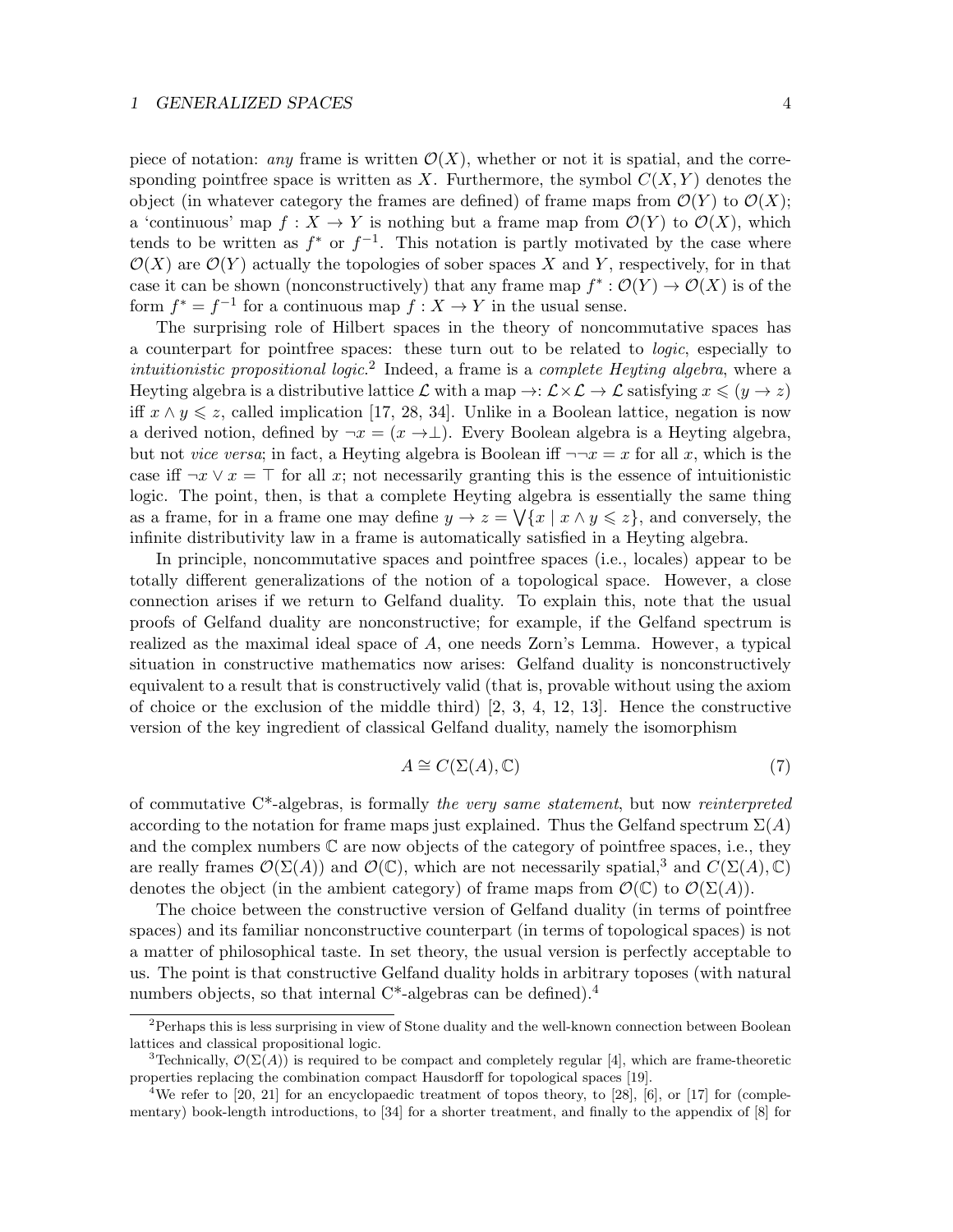#### 2 INTERNAL GELFAND SPECTRUM 5

## 2 Internal Gelfand spectrum

In order to define Gelfand spectra for noncommutative C\*-algebras, we proceed as follows [18]. Let A be a unital C<sup>\*</sup>-algebra, and let  $\mathcal{C}(A)$  be the poset of unital *commutative* C\*-subalgebras of A (ordered by set-theoretic inclusion), equipped with the Alexandrov topology.<sup>5</sup> Thus we have the topos  $\text{Sh}(\mathcal{C}(A))$  of sheaves on  $\mathcal{C}(A)$ . We now define a specific sheaf  $\underline{A}$  on  $C(A)$  by 6

$$
\underline{A}(\uparrow C) = C; \ C \in \mathcal{C}(A); \tag{8}
$$

if  $C \subseteq D$ , then  $\uparrow D \subseteq \uparrow C$ , and the map  $\underline{A}(\uparrow C) \to \underline{A}(\uparrow D)$ , i.e.,  $C \to D$ , is simply given by inclusion. This sheaf turns out to be a *commutative*  $C^*$ -algebra A in  $\text{Sh}(\mathcal{C}(A))$  under natural operations, so that it has an internal Gelfand spectrum  $\Sigma(\underline{A})$ . With A fixed, we will henceforth simply call this spectrum  $\Sigma$ ; it is a pointfree space in the topos  $\text{Sh}(\mathcal{C}(A))$ .

The explicit computation of  $\Sigma$  was initiated in [18], and was completed in [35]. To state the result (i.e., Theorem 1 below), topologize the disjoint union

$$
\Sigma = \coprod_{C \in \mathcal{C}(A)} \Sigma(C),\tag{9}
$$

where  $\Sigma(C)$  is the usual Gelfand spectrum of  $C \in \mathcal{C}(A)$  (i.e., the set of pure states or characters on C with the relative weak \*-topology) by saying that  $\mathcal{U} \in \mathcal{O}(\Sigma)$  iff the following two conditions are satisfied for all  $C \in C(A)$  (with the notation  $\mathcal{U}_C \equiv \mathcal{U} \cap \Sigma(C)$ ):

- 1.  $U_C \in \mathcal{O}(\Sigma(C)).$
- 2. For all  $D \supseteq C$ , if  $\lambda \in \mathcal{U}_C$  and  $\lambda' \in \Sigma(D)$  such that  $\lambda'_{|C} = \lambda$ , then  $\lambda' \in \mathcal{U}_D$ .

For each  $U \in \mathcal{O}(\mathcal{C}(A))$ , we also introduce the space

$$
\Sigma_U = \coprod_{C \in U} \Sigma(C),\tag{10}
$$

with relative topology inherited from  $\Sigma$ . We then have:

**Theorem 1** Let A be a unital C\*-algebra A. The frame  $\mathcal{O}(\Sigma)$  in  $\text{Sh}(\mathcal{C}(A))$  that underlies the internal Gelfand spectrum  $\Sigma \equiv \Sigma(\underline{A})$  of the internal commutative C<sup>\*</sup>-algebra  $\underline{A}$  defined by (8) is given by the sheaf

$$
\mathcal{O}(\underline{\Sigma}): U \mapsto \mathcal{O}(\Sigma_U),\tag{11}
$$

where  $U \in \mathcal{O}(\mathcal{C}(A))$ ; if  $U \subseteq V$ , the map  $\mathcal{O}(\Sigma_V) \to \mathcal{O}(\Sigma_U)$  is given by  $\mathcal{U} \mapsto \mathcal{U} \cap \Sigma_U$ .

<sup>6</sup>This formula defines <u>A</u> on the basic opens  $U_C = \uparrow C$  of  $C(A)$  in the Alexandrov topology. On an arbitrary open  $U = \bigcup_{C \in \Gamma} U_C$ , the sheaf property gives  $\underline{A}(U) = \lim_{C \in \Gamma} \underline{A}(U_C)$ . Under the identification of  $\text{Sh}(P)$  with  $\text{Sets}^P$  (where the poset P is seen as a category in the usual way) through the correspondence  $F(\uparrow x) \leftrightarrow F(x)$  [17], the sheaf  $\underline{A}$  corresponds to the tautological functor  $C \mapsto C$  in  $\textbf{Sets}^{\mathcal{C}(A)}$ .

The functorial properties of the map  $A \mapsto \Sigma(A)$ , as well as of the map  $A \mapsto \Sigma(A)$  to be introduced below, have been studied in [33].

a very brief survey of exactly what is needed below. The notion of a C\*-algebra in a topos with natural numbers object, including the statement and proof of Gelfand duality in the commutative case, is due to Banaschewski and Mulvey [4]. See also [18] for a review of this theory, including a reformulation along the lines of [12, 13].

<sup>&</sup>lt;sup>5</sup>The open sets U of the Alexandrov topology on a poset P. are the upward closed sets (if  $x \in U$  and  $x \leq y$ , then  $y \in U$ ). The sets  $U_x = \Upsilon x = \{y \in P \mid y \geq x\}$ ,  $x \in P$ , form a basis of the Alexandrov topology.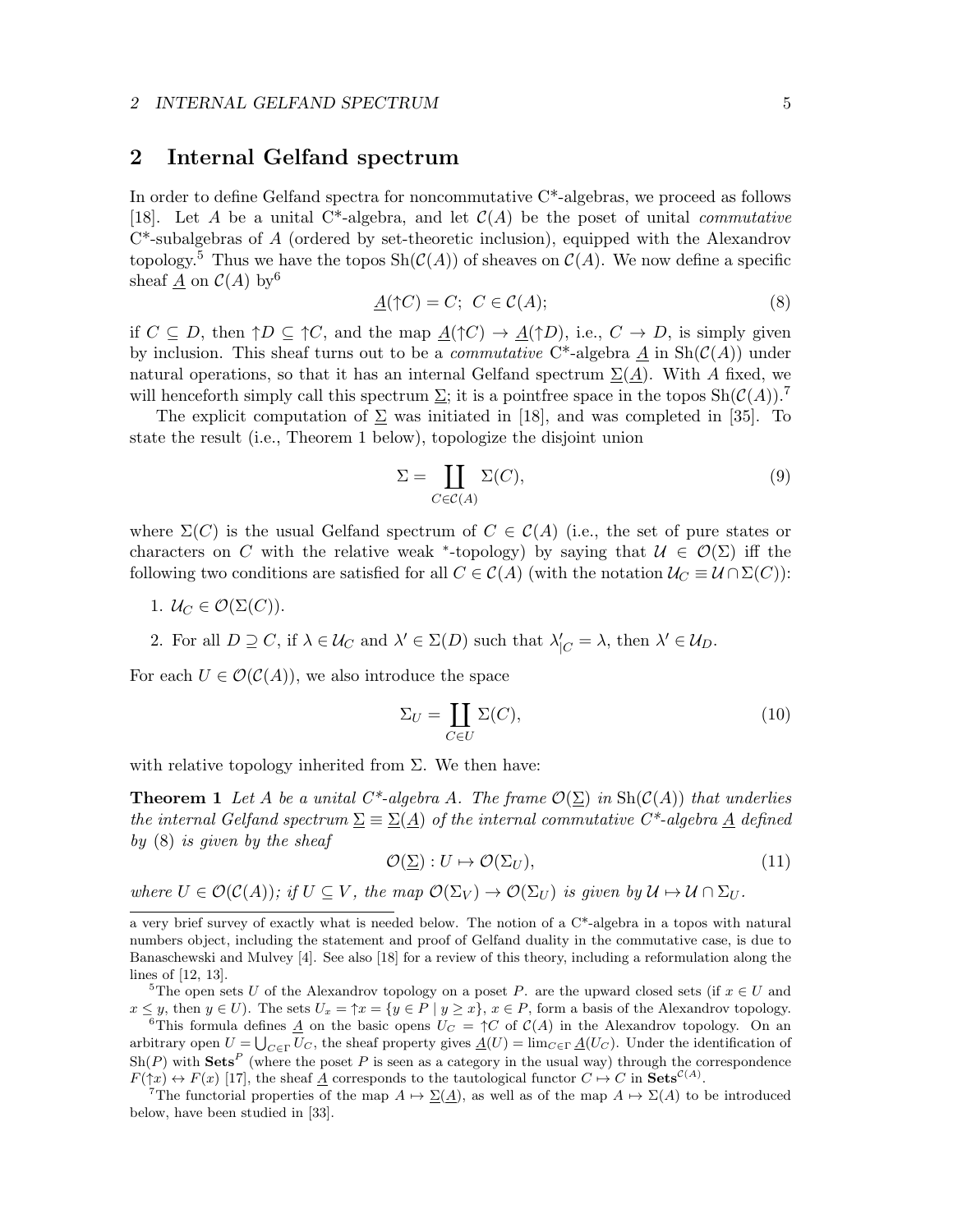#### 2 INTERNAL GELFAND SPECTRUM 6

The proof of this theorem is quite lengthy, requiring familiarity with constructive mathematics, as well as with the closely related technique of internal reasoning in topos theory. Besides the general theory of internal Gelfand duality in Grothendieck toposes due to Banaschewski and Mulvey [4] looming in the background, the proof of Theorem 1 consist of three main steps:

- 1. The lattice-theoretic description of general constructive Gelfand spectra [12, 13];
- 2. The specific application of this description to the commutative  $C^*$ -algebra A in the topos  $\mathrm{Sh}(\mathcal{C}(A))$  [18];
- 3. The insight that this application yields the explicit form (11) [32, 35].

We now give a summary of these steps, referring to the papers just cited for further details.<sup>8</sup> In what follows, A is a commutative  $C^*$ -algebra with unit in some topos (with natural numbers object), whereas C is a commutative  $C^*$ -algebra with unit in the usual sense, i.e., in the topos **Sets** of sets and functions.

1. As already mentioned, the constructive approach to Gelfand duality emphasizes the frame  $\mathcal{O}(\Sigma)$  rather than the set  $\Sigma = \Sigma(A)$ . To construct  $\mathcal{O}(\Sigma)$ , take the usual positive cone  $A^+ := \{a \in A_{sa} \mid a \geq 0\}$  of A (where  $A_{sa}$  is the selfadjoint part of A), and define  $a \preccurlyeq b$  iff there exists  $n \in \mathbb{N}$  such that  $a \leq n b$ . Define  $a \approx b$  iff  $a \preccurlyeq b$  and  $b \preccurlyeq a$ . The lattice operations on  $A_{sa}$  (defined with respect to the usual partial order  $\leq$ ) respect  $\approx$  and hence  $L_A = A^{\dagger}/\approx$  is a lattice under the descent of  $\leq$  to the quotient, which we denote by  $\leq$ .

If  $A$  is finite dimensional, the constructive Gelfand spectrum of  $A$  is simply (isomorphic to) the ideal completion  $\text{Id}(L_A)$  of  $L_A$  (cf. footnote 1). In general, one needs a refinement of this construction. First, define a surjective map  $A_{sa} \to L_A$ ,  $a \mapsto D_a \equiv [a^+]$ , where  $a = a^+ - a^-$ ,  $a^{\pm} \in A^+$ , and  $[a^+]$  is the equivalence class of  $a^+$  in  $L_A$  with respect to  $\approx$ . Second, write  $D_b \ll D_a$  iff  $D_b \le D_{a-q}$  for some  $q > 0$ ,  $q \in \mathbb{Q}$ . Third, we refine the down-set  $\downarrow$ D<sub>a</sub> = {D<sub>b</sub> ∈ L<sub>A</sub> | D<sub>b</sub> ≤ D<sub>a</sub>} to  $\downarrow$ D<sub>a</sub> = {D<sub>b</sub> ∈ L<sub>A</sub> | D<sub>b</sub> ≪ D<sub>a</sub>}, and declare an ideal I ∈ Idl(L<sub>A</sub>) to be regular if  $I \supseteq \downarrow D_a$  for some  $D_a \in L_A$  implies  $D_a \in I$  (in other words, if  $D_b \in I$  for all  $D_b \ll D_a$ , then  $D_a \in I$ ). This yields the frame RIdl $(L_A)$  of *regular* ideals of  $L_A$ , ordered by inclusion (like  $\text{Idl}(L_A)$ , of which  $\text{Rldl}(L_A)$  is a subframe). The constructive Gelfand spectrum of  $A$ , then, turns out to be (isomorphic to) just this subframe, that is,

$$
\mathcal{O}(\Sigma(A)) \cong \mathrm{RIdl}(L_A). \tag{12}
$$

There is a natural map  $f_A: L_A \to \text{Idl}(L_A)$ ,  $D_a \mapsto \downarrow D_a$ , which may be refined to a map  $f_A: L_A \to \text{RIdl}(L_A)$  that sends  $D_a$  to the smallest regular ideal containing  $f_A(D_a) = \downarrow D_a$ ; explicitly, one has  $f_A(\mathsf{D}_a) = \{\mathsf{D}_c \in L_A \mid \mathsf{D}_b \ll \mathsf{D}_c \Rightarrow \mathsf{D}_b \leq \mathsf{D}_a, \mathsf{D}_b \in L_A\}.$ 

If one thinks of  $\mathcal{O}(\Sigma)$  as the 'topology' of the Gelfand spectrum (in the appropriate point free sense), the 'opens'  $f_A(\mathsf{D}_a)$  (or, less accurately, the elements  $\mathsf{D}_a$  of  $L_A$  themselves), comprise 'basic opens' for the topology, in terms of which general 'opens'  $U \in \text{RId}(L_A)$ may be expressed as  $U = \bigvee \{ f_A(\mathsf{D}_a) \mid \mathsf{D}_a \in L_A, f_A(\mathsf{D}_a) \leq U \}.$ 

<sup>&</sup>lt;sup>8</sup>In fact, the third step can be carried out in two rather different ways, of which the approach of [35] is easier to explain to operator algebraists. Hence in what follows we use the latter. The techniques in [32] will be further explored in future work in collaboration with Steven Vickers, whom we wish to thank for his insightful comments on an earlier version of this paper.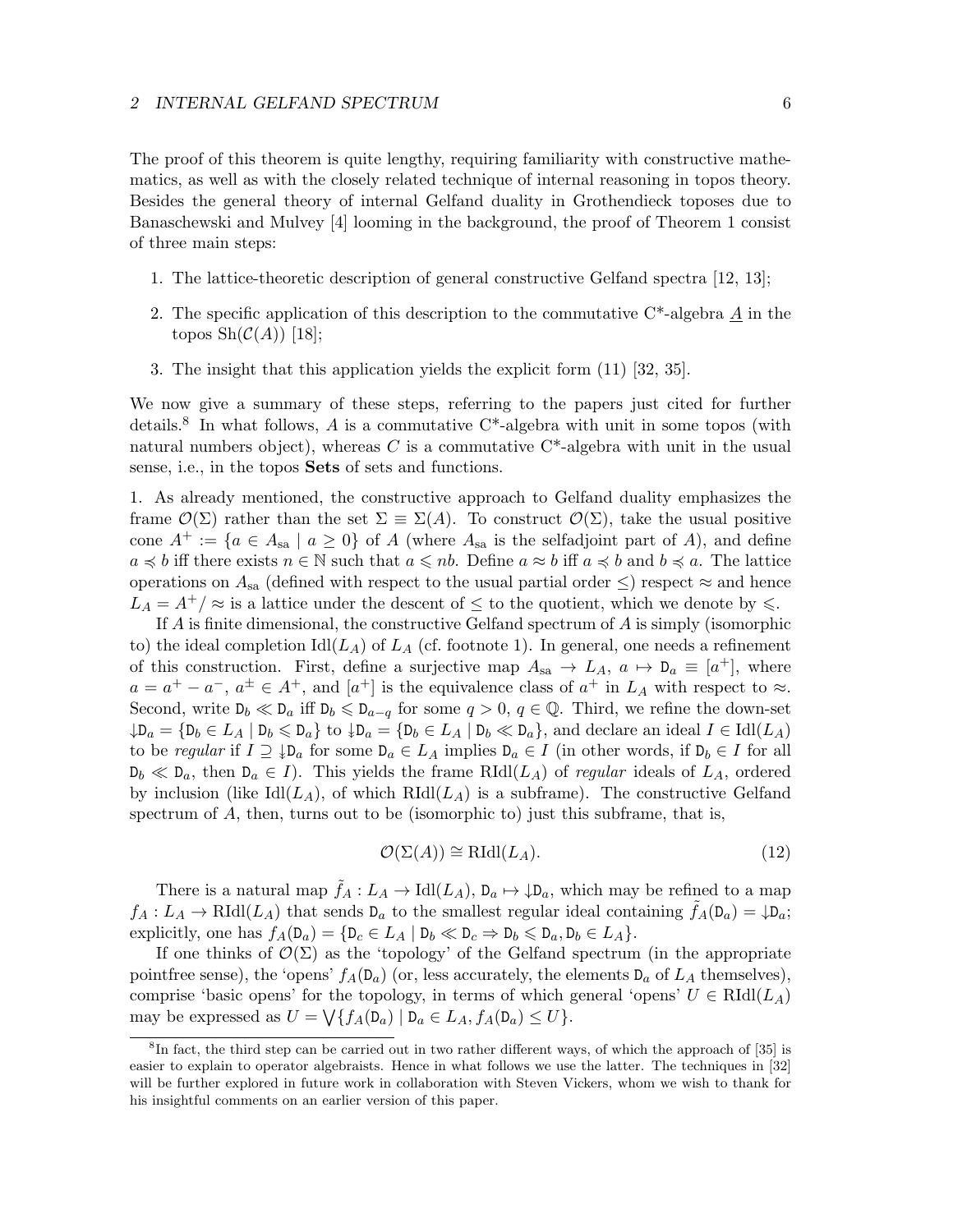#### 2 INTERNAL GELFAND SPECTRUM 7

Applying this to ordinary unital commutative  $C^*$ -algebras C, one finds that the frame  $\mathcal{O}(\Sigma)$  is spatial, being related to the usual Gelfand topology  $\mathcal{O}(\Sigma(C))$  by the frame isomorphism  $RIdl(L_C) \to \mathcal{O}(\Sigma(C))$  that on basic opens is given by

$$
f_C(\mathsf{D}_a) \mapsto \mathcal{D}_a \equiv \{ \varphi \in \Sigma(C) \mid \varphi(a) > 0 \}, \ a \in C_{\text{sa}}.
$$

In particular, the map

$$
\mathbf{f}_C: L_C \to \mathcal{O}(\Sigma(C)), \ \mathbf{D}_a \mapsto \mathcal{D}_a \tag{13}
$$

is well defined (i.e., independent of the choice of a); cf. [35, Lemma 2.14].

2. Internalizing the above construction of  $\mathcal{O}(\Sigma)$  to the topos  $\text{Sh}(\mathcal{C}(A))$  and applying it to the internal C<sup>\*</sup>-algebra  $\underline{A}$  first yields a lattice  $\underline{L}_A$  in  $\text{Sh}(\mathcal{C}(A))$ , given by [18, Theorem 20]

$$
\underline{L}_A(\uparrow C) = L_C. \tag{14}
$$

Interpreting RIdl in the topos  $\text{Sh}(\mathcal{C}(A))$  through Kripke–Joyal semantics [28] then shows that the internal frame  $\underline{RIdl}(L_A)$  in  $\text{Sh}(\mathcal{C}(A))$  is given by the sheaf (cf. [18, Theorem 29])

$$
\underline{\text{RIdl}}(\underline{L}_{\underline{A}}): U \mapsto \{ \underline{F} \in \text{Sub}(\underline{L}_{\underline{A}|U}) \mid \underline{F}(\uparrow C) \in \text{RIdl}(L_C) \text{ for all } C \in U \}. \tag{15}
$$

Here  $\underline{L}_{A|U} : \mathcal{O}(U)^\text{op} \to \mathbf{Sets}$  denotes the restriction of the sheaf  $\underline{L}_A : \mathcal{O}(\mathcal{C}(A))^\text{op} \to \mathbf{Sets}$ to  $\mathcal{O}(U)$ , where  $U \in \mathcal{O}(\mathcal{C}(A))$ , and  $\text{Sub}(\underline{L}_{A|U})$  is the set of subsheaves of  $\underline{L}_{A|U}$ ; note that  $\underline{F}(\uparrow C) \subseteq L_C$  by (14), so that  $\underline{F}(\uparrow C) \in \text{RIdl}(L_C)$  in (15) is well defined. If  $U \subseteq V$ , then the map  $\underline{\text{RIdl}}(\underline{L}_A)(V) \to \underline{\text{RIdl}}(\underline{L}_A)(U)$  is given by restricting  $\underline{F} \in \text{Sub}(\underline{L}_{A|V})$  to  $\mathcal{O}(U)$ .

3. To prove (15), the transformation  $\theta : \underline{RIdl}(\underline{L}_A) \to \mathcal{O}(\underline{\Sigma})$  defined by its components

$$
\theta_U : \{ \underline{F} \in \text{Sub}(\underline{L}_{\underline{A}|U}) \mid \underline{F}(\uparrow C) \in \text{RIdl}(L_C) \text{ for all } C \in U \} \to \mathcal{O}(\Sigma_U);
$$
\n
$$
\underline{F} \mapsto \coprod_{C \in U} \bigcup_{\mathbf{D}_a \in \underline{F}(\uparrow C)} \mathcal{D}_a,
$$
\n(16)

can be shown to be a natural isomorphism (since  $\underline{RIdl}(L_A)$  and  $\mathcal{O}(\Sigma)$  are internal frames, it suffices to prove that  $\theta_{\mathcal{C}(A)}$  is an isomorphism of frames in **Sets**; cf. [35, Theorem 2.17]). Note that  $\theta_U(\underline{F})$  indeed lies in  $\mathcal{O}(\Sigma_U)$  by the property  $\rho_{DC}^{-1} \circ \mathbf{f}_C = \mathbf{f}_D \circ \iota_{CD}$  for all  $C \subseteq D$ ,  $C, D \in \mathcal{C}(A)$ , where  $\rho_{DC}^{-1} : \mathcal{O}(\Sigma(C)) \to \mathcal{O}(\Sigma(D))$  is the inverse image map of the restriction  $\rho_{DC}: \Sigma(D) \to \Sigma(C), \lambda \mapsto \lambda_{|C}$ , and  $\iota_{CD}: L_C \to L_D$  is the obvious embedding  $D_a \mapsto D_a$ (where  $a \in C$  in the first  $D_a$  and  $a \in D$  in the second). Q.E.D.

We illustrate Theorem 1 for  $A = M_n(\mathbb{C})$ , i.e., the  $n \times n$  complex matrices. We then have a frame isomorphism  $\mathcal{O}(\Sigma(C)) \cong \mathcal{P}(C)$  for any  $C \in \mathcal{C}(A)$  [8], where  $\mathcal{P}(C)$  is the projection lattice of C (and similarly,  $\mathcal{P}(A)$  below is the projection lattice of A). Hence

$$
\mathcal{O}(\Sigma) \cong \{ S : \mathcal{C}(A) \to \mathcal{P}(A) \mid S(C) \in \mathcal{P}(C), S(C) \le S(D) \text{ if } C \subseteq D \},\tag{17}
$$

where the right-hand side is equipped with the pointwise partial order  $\leq$  with respect to the usual partial ordering  $\leq$  of projections, i.e.,  $S \leq T$  iff  $S(C) \leq T(C)$  for all  $C \in \mathcal{C}(A)$ . To obtain (17) we identify  $\mathcal{U} = \coprod_{C \in \mathcal{C}(A)} \mathcal{U}_C$  as an element of  $\mathcal{O}(\Sigma)$  with  $S : \mathcal{C}(A) \to \mathcal{P}(A)$ on the right-hand side of (17), where  $S(C) \in \mathcal{P}(C)$  is the image of  $\mathcal{U}_C \in \mathcal{O}(\Sigma(C))$  under the isomorphism  $\mathcal{O}(\Sigma(C)) \to \mathcal{P}(C)$  just mentioned. Similarly, for  $U \in \mathcal{O}(\mathcal{C}(A))$ , the frame  $\mathcal{O}(\Sigma_U)$  may be identified with maps  $S: U \to \mathcal{P}(A)$  satisfying the conditions in (17).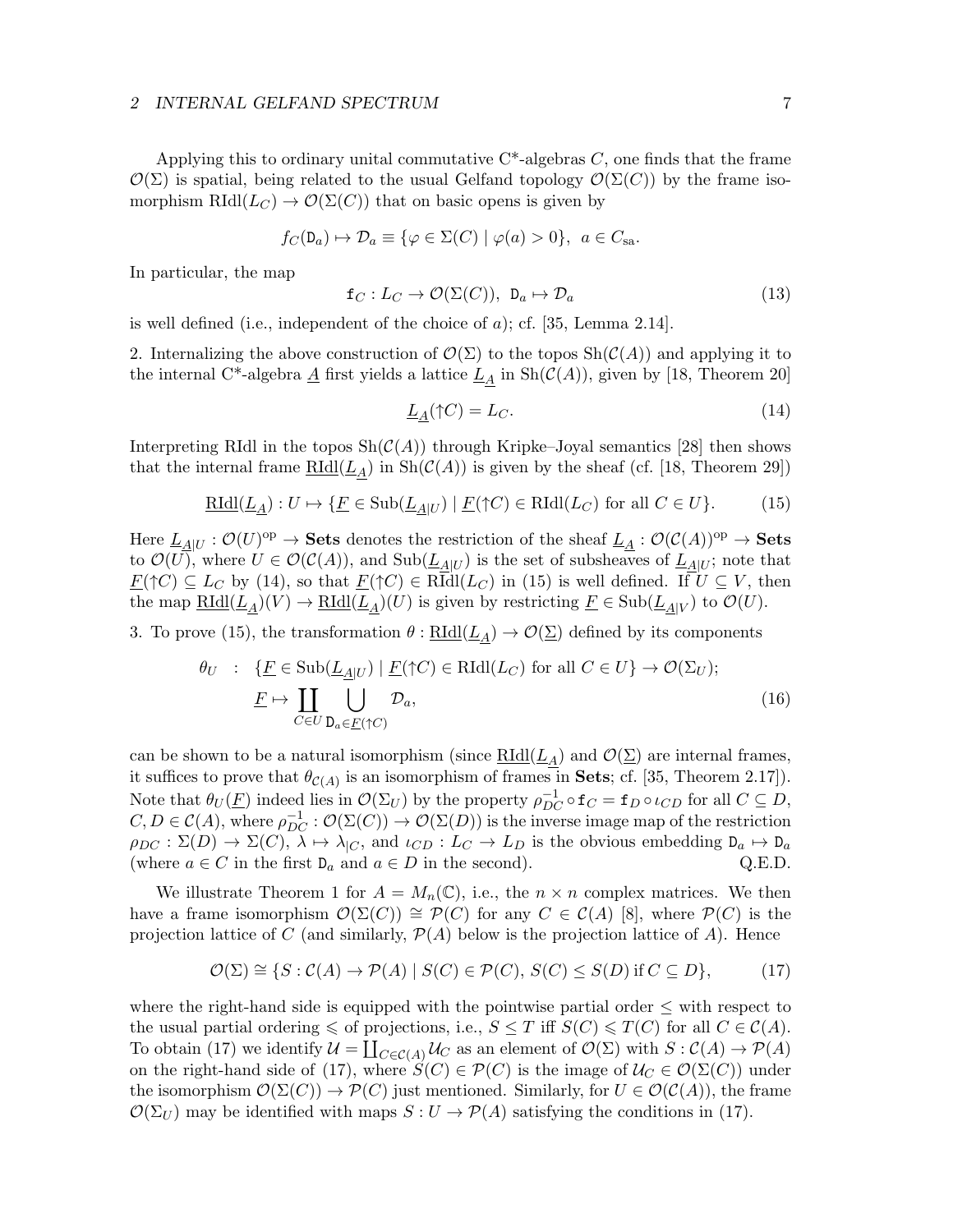## 3 External Gelfand spectrum

It is not so easy for  $C^*$ -algebraists to deal with pointfree spaces in a sheaf topos  $Sh(X)$ . Fortunately, such spaces have a so-called *external description* in ordinary set theory [16, 21, 22. In fact, a pointfree space  $\underline{Y}$  in Sh(X) may be represented by a continuous map  $\pi: Y \to X$ , where Y is a point free space in the usual sense (i.e., in Sets), with frame  $\mathcal{O}(Y) = \mathcal{O}(\underline{Y})(X)$ ; here  $\mathcal{O}(\underline{Y})$  is the internal frame in Sh(X) associated to  $\underline{Y}$ . The reader will now have gotten used to the idea that the notation  $\pi: Y \to X$  really denotes a frame map  $\pi^*: \mathcal{O}(X) \to \mathcal{O}(Y)$ , nothing being implied about the possible spatiality of the frames in question. In terms of  $\pi^*$ , one may reconstruct  $\underline{Y}$  from  $\pi: Y \to X$  as the sheaf

$$
\mathcal{O}(\underline{Y}): U \mapsto \{ V \in \mathcal{O}(Y) \mid V \leq \pi^*(U) \}, \ U \in \mathcal{O}(X). \tag{18}
$$

Furthermore, if  $\underline{Y}_1$  and  $\underline{Y}_2$  are two pointfree spaces in Sh(X), with external descriptions  $\pi_i: Y_i \to X$ ,  $i = 1, 2$ , then an internal continuous map  $\underline{f} : \underline{Y}_1 \to \underline{Y}_2$  is given externally by a continuous map  $f: Y_1 \to Y_2$  satisfying  $\pi_2 \circ f = \pi_1$ .

Applying this to  $X = \mathcal{C}(A)$  and  $Y = \Sigma$  we obtain:

**Theorem 2** The external description of the pointfree Gelfand spectrum  $\Sigma$  may be identified with the canonical projection<sup>9</sup>

$$
\pi: \Sigma \to \mathcal{C}(A),\tag{19}
$$

where  $\Sigma$  is seen as an ordinary (rather than a point free) topological space, as is  $\mathcal{C}(A)$ .

Taking  $X = C(A)$  and  $Y = \Sigma$ , we see from (11) that  $\mathcal{O}(\Sigma)(\mathcal{C}(A)) = \mathcal{O}(\Sigma)$ , which frame is obviously spatial.<sup>10</sup> Conversely, from  $(18)$  and  $(19)$  we immediately recover  $(11)$ . Q.E.D.

Theorem 2 has a number of interesting applications. We first turn to the Gelfand transform.<sup>11</sup> The Gelfand isomorphism (7) holds internally in  $\text{Sh}(\mathcal{C}(A))$ , i.e., one has

$$
\underline{A} \cong C(\underline{\Sigma}, \underline{\mathbb{C}}) \tag{20}
$$

as an isomorphism of sheaves respecting the  $C^*$ -algebraic structure on both sides.<sup>12</sup> Here  $\mathbb C$  is the pointfree space of complex numbers in  $\text{Sh}(\mathcal C(A))$  with associated frame  $\mathcal O(\mathbb C),^{13}$ defined by the sheaf

$$
\mathcal{O}(\underline{\mathbb{C}}): U \mapsto \mathcal{O}(U \times \mathbb{C}), \ U \in \mathcal{O}(\mathcal{C}(A)).
$$
\n(21)

It follows from eq. (5.12) in [8, Sect. 5] and (11) that as a sheaf one has

$$
C(\underline{\Sigma}, \underline{\mathbb{C}}) : U \mapsto C(\Sigma_U, \mathbb{C}), \tag{22}
$$

<sup>&</sup>lt;sup>9</sup>That is, if  $\sigma \in \Sigma(C) \subset \Sigma$ , then  $\pi(\sigma) = C$ . From this point of view,  $\mathcal{O}(\Sigma)$  is actually the weakest topology making this projection continuous with respect to the Alexandrov topology on  $C(A)$ .

 $10T<sub>10</sub>$  be precise, in pointfree topology a notation like (19) is typically used for a map between pointfree spaces, which by definition is the frame map  $\pi^{-1} : \mathcal{O}(\mathcal{C}(A)) \to \mathcal{O}(\Sigma)$ . In this case, however, the frame map  $\pi^{-1}$  is actually the inverse image map of the continuous map (19), interpreted in the usual topological way.

 $11$ Unlike other approaches to Gelfand duality for noncommutative C\*-algebras, our aim is not to reconstruct A, but rather its 'Bohrification'  $\underline{A}$ , since it is the latter that carries the physical content of A (at least, according to Niels Bohr's 'doctrine of classical concepts' [5] as reformulated mathematically in [27]).

 $12$ Recall that isomorphisms of sheaves in sheaf toposes are simply natural isomorphisms of functors [28].

<sup>&</sup>lt;sup>13</sup>Not to be confused with the *complex numbers object* in  $\text{Sh}(\mathcal{C}(A))$ , given by the sheaf  $U \mapsto C(U,\mathbb{C})$ .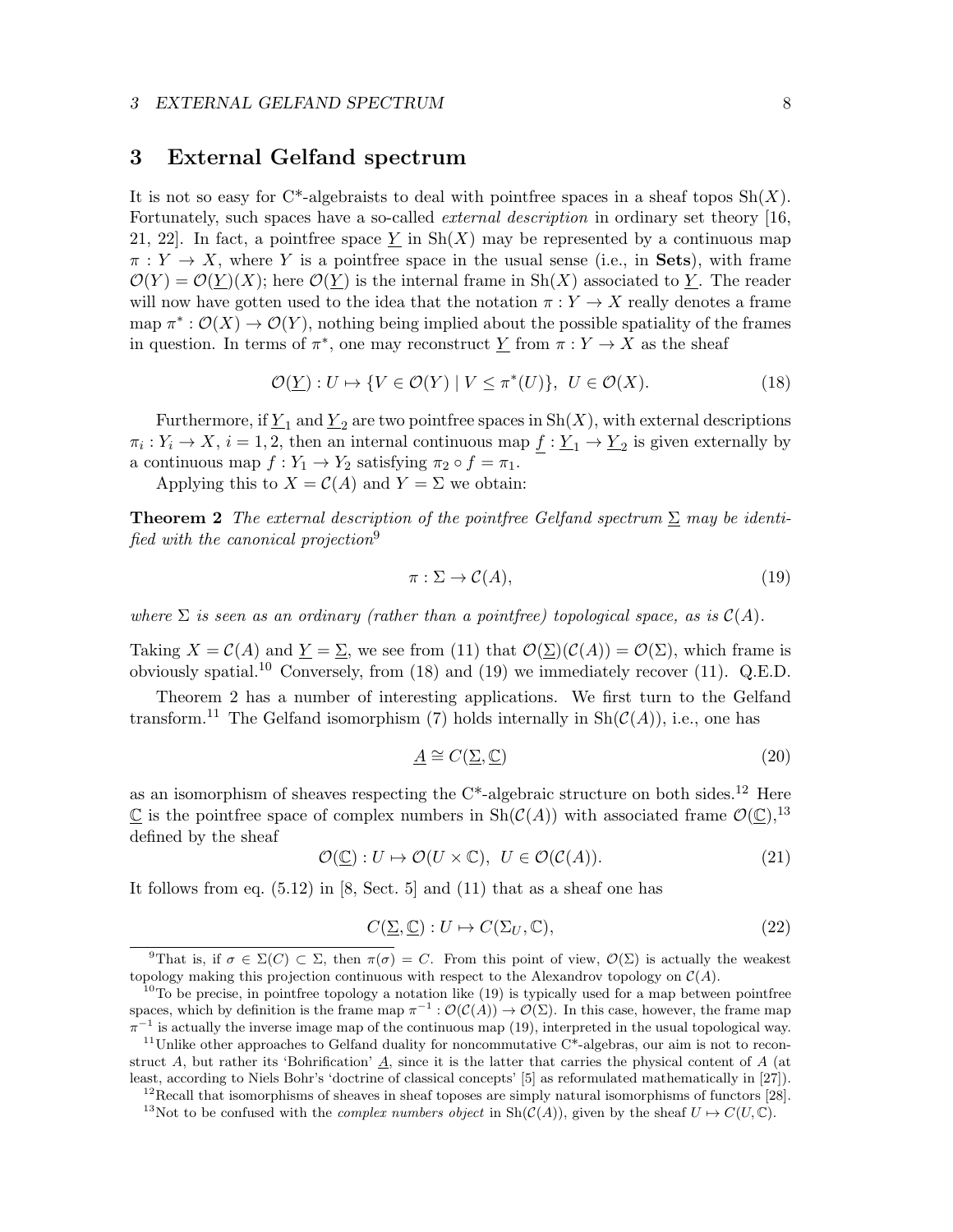#### 3 EXTERNAL GELFAND SPECTRUM 9

where  $\Sigma_U = \coprod_{C \in U} \Sigma(C)$ ; if  $U \subseteq V$ , the map  $C(\Sigma_V, \mathbb{C}) \to C(\Sigma_U, \mathbb{C})$  is given by the pullback of the inclusion  $\Sigma_U \hookrightarrow \Sigma_V$  (that is, by restriction). It then follows from (8) and (22) that the isomorphism (20) is given by its components

$$
\underline{A}(U) \cong C(\Sigma_U, \mathbb{C}).\tag{23}
$$

In particular, the component of the natural isomorphism in (20) at  $U = \Upsilon C$  is

$$
C \cong C(\Sigma_{\uparrow C}, \mathbb{C}).\tag{24}
$$

A glance at the topology of  $\Sigma$  shows that the Hausdorffication (5) is given by  $\Sigma_{\uparrow C}^H \cong \Sigma(C)$ , so that the isomorphism (24) comes down to the usual Gelfand isomorphism

$$
C \cong C(\Sigma_C, \mathbb{C}).\tag{25}
$$

At the end of the day, the Gelfand isomorphism (20) therefore turns out to simply assemble all isomorphisms (25) for the commutative  $C^*$ -subalgebras C of A into a single sheaftheoretic construction. Incidentally, taking  $C = \mathbb{C} \cdot 1$  in (24) shows that  $\Sigma^H$  is a point. which is also obvious from the fact that any open set containing the point  $\Sigma(\mathbb{C} \cdot 1)$  of  $\Sigma$ must be all of  $\Sigma$ .

Second, we give a topological reinterpretation of the celebrated Kochen–Specker Theorem [23].<sup>14</sup> We say that a *valuation* on a C<sup>\*</sup>-algebra A is a nonzero map  $\lambda : A_{sa} \to \mathbb{R}$  that is linear on commuting operators and dispersion-free, i.e.,  $\lambda(a^2) = \lambda(a)^2$  for all  $a \in A_{sa}$ . If A is commutative, the Gelfand spectrum  $\Sigma(A)$  consists precisely of the valuations on  $A$ .<sup>15</sup>

**Theorem 3** There is a bijective correspondence between:

- Valuations on A;
- Points of  $\Sigma(\underline{A})$  in  $\text{Sh}(\mathcal{C}(A))$ ;
- Continuous cross-sections  $\sigma : \mathcal{C}(A) \to \Sigma$  of the bundle  $\pi : \Sigma \to \mathcal{C}(A)$  of Theorem 2.

In particular, this bundle admits no continuous cross-sections as soon as A has no valuations,<sup>16</sup> as in the case  $A = B(H)$  with  $\dim(H) > 2$ .

 $14$ It was the sheaf-theoretic reformulation of the Kochen–Specker Theorem by Butterfield and Isham [7] that originally got the the use of topos theory in the foundations of quantum physics going. What follows is a simplification of Sect. 6 in [8], at which time the spatial nature of  $\Sigma$  was not yet understood. See also [18, Theorem 6] for an internal proof of the equivalence between the first two bullet points.

<sup>&</sup>lt;sup>15</sup>Physically, a valuation correspond to a so-called *noncontextual hidden variable*, which assigns a sharp value to each observable a per se. A contextual hidden variable gives a sharp value to a seen in a specific measurement context in which it, in particular, may be measured. See, e.g., [30]. In our mathematization, measurement contexts are identified with commutative C\*-subalgebras of some ambient noncommutative  $C^*$ -algebra A, so that a contextual hidden variable assigns a value to a pair  $(a, C)$  where  $a \in C$ . Hence Theorem 3 identifies noncontextual hidden variables with continuous cross-section of  $\pi : \Sigma \to \mathcal{C}(A)$ . contextual hidden variable corresponding to possibly discontinuous cross-sections.

The mathematics neatly fits the physics here, but it should be realized that specific examples of C\* algebras A may suggest coarser natural topologies on  $\mathcal{C}(A)$  than the Alexandrov topology (like the Scott topology), which in turn may imply stronger continuity conditions. We thank the referee for this comment.

 $^{16}$ The claim following this footnote sign is the content of the original Kochen–Specker Theorem [23].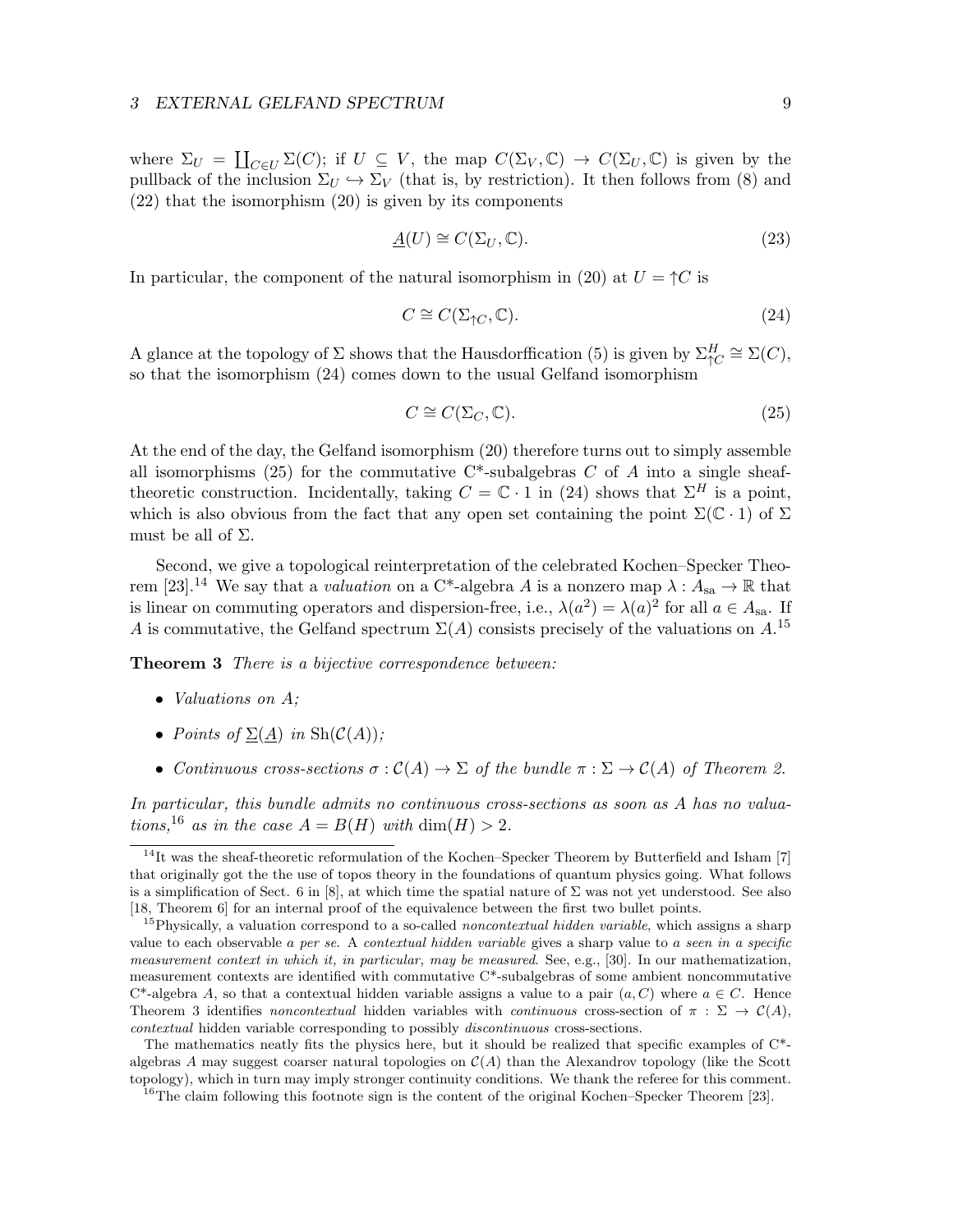### 3 EXTERNAL GELFAND SPECTRUM 10

To prove this, we first give the external description of points of a pointfree space Y in a sheaf topos Sh(X). The subobject classifier in Sh(X) is the sheaf  $\Omega : U \mapsto \mathcal{O}(U)$ , in terms of which a point of Y is a frame map  $\mathcal{O}(Y) \to \Omega$ . Externally, the pointfree space defined by the frame  $\Omega$  is given by the identity map  $\mathrm{id}_X : X \to X$ , so that a point of Y externally correspond to a continuous cross-section  $\sigma: X \to Y$  of the bundle  $\pi: Y \to X$ (i.e.,  $\pi \circ \sigma = \text{id}_X$ ). In principle,  $\pi$  and  $\sigma$  are by definition frame maps in the opposite direction, but in the case at hand, namely  $X = \mathcal{C}(A)$  and  $Y = \Sigma$ , the map  $\sigma : \mathcal{C}(A) \to \Sigma$ may be interpreted as a continuous cross-section of the projection (19) in the usual sense. Being a cross-section simply means that  $\sigma(C) \in \Sigma(C)$ . As to continuity, by definition of the Alexandrov topology,  $\sigma$  is continuous iff the following condition is satisfied:

for all  $U \in \mathcal{O}(\Sigma)$  and all  $C \subseteq D$ , if  $\sigma(C) \in \mathcal{U}$  then  $\sigma(D) \in \mathcal{U}$ .

Hence, given the definition of  $\mathcal{O}(\Sigma)$ , the following condition is sufficient for continuity: if  $C \subseteq D$ , then  $\sigma(D)_{|C} = \sigma(C)$ . However, this condition is also necessary. To explain this, let  $\rho_{DC} : \Sigma(D) \to \Sigma(C)$  again be the restriction map. This map is continuous and open. Suppose  $\rho_{DC}(\sigma(D)) \neq \sigma(C)$ . Since  $\Sigma(D)$  is Hausdorff, there is an open neighbourhood  $\mathcal{U}_D$  of  $\rho_{DC}^{-1}(\sigma(C))$  not containing  $\sigma(D)$ . Let  $\mathcal{U}_C = \rho_{DC}(\mathcal{U}_D)$  and take any  $\mathcal{U} \in \mathcal{O}(\Sigma)$  such that  $U \cap \overline{\mathcal{O}}(\Sigma(C)) = \mathcal{U}_C$  and  $U \cap \mathcal{O}(\Sigma(D)) = \mathcal{U}_D$ . This is possible, since  $\mathcal{U}_C$  and  $\mathcal{U}_D$  satisfy both conditions in the definition of  $\mathcal{O}(\Sigma)$ . By construction,  $\sigma(C) \in \mathcal{U}$  but  $\sigma(D) \notin \mathcal{U}$ , so that  $\sigma$  is not continuous. Hence  $\sigma$  is a continuous cross-section of  $\pi$  iff

$$
\sigma(D)_{|C} = \sigma(C) \text{ for all } C \subseteq D. \tag{26}
$$

Now define a map  $\lambda: A_{sa} \to \mathbb{C}$  by  $\lambda(a) = \sigma(C^*(a))(a)$ , where  $C^*(a)$  is the commutative unital C<sup>\*</sup>-algebra generated by a. If  $b^* = b$  and  $[a, b] = 0$ , then  $\lambda(a + b) = \lambda(a) + \lambda(b)$ by (26), applied to  $C^*(a) \subset C^*(a, b)$  as well as to  $C^*(b) \subset C^*(a, b)$ . Furthermore, since  $\sigma(C) \in \Sigma(C)$ , the map  $\lambda$  is dispersion-free.

Conversely, a valuation  $\lambda$  defines a cross-section  $\sigma$  by complex linear extension of  $\sigma(C)(a) = \lambda(a)$ , where  $a \in C_{sa}$ . By the criterion (26) this cross-section is evidently continuous, since the value  $\lambda(a)$  is independent of the choice of C containing a. Q.E.D.

The contrast between the pointlessness of the internal spectrum  $\Sigma$  and the spatiality of the external spectrum  $\Sigma$  is quite striking, but easily explained: a point of  $\Sigma$  (in the usual sense, but also in the frame-theoretic sense in the case that  $\Sigma$  is sober) necessarily lies in some  $\Sigma(C) \subset \Sigma$ , and hence is defined (and dispersion-free) only in the 'context' C. For example, for  $A = M_n(\mathbb{C})$ , a point  $\lambda \in \Sigma(C)$  corresponds to a map

$$
\lambda^* : \mathcal{O}(\Sigma) \to \{0, 1\}, \ S \mapsto \lambda(S(C)), \tag{27}
$$

where  $\mathcal{O}(\Sigma)$  has been realized as in (17). Thus  $\lambda^*$  is only sensitive to the value of S at C.

To close, we examine the possible soberness of  $\Sigma$  [32, Theorem 8], [35, Theorem 2.25]:

**Proposition 4** The space  $\Sigma$  is sober if A satisfies the ascending chain condition: every chain  $C_1 \subseteq C_2 \subseteq \cdots$  of elements  $C_i \in \mathcal{C}(A)$  converges, in that  $C_n = C_m$  for all  $n > m$ .

The proof is straightforward, relying on the identification of points of  $\Sigma$  with irreducible closed subsets of S and the ensuing condition that  $\Sigma$  is sober iff every irreducible closed subsets of S is the closure of a unique point [28,  $\S$ IX.3].

For example, this proposition implies that  $\Sigma$  is sober for  $A = M_n(\mathbb{C})$ , and, more generally, for all finite-dimensional C\*-algebras.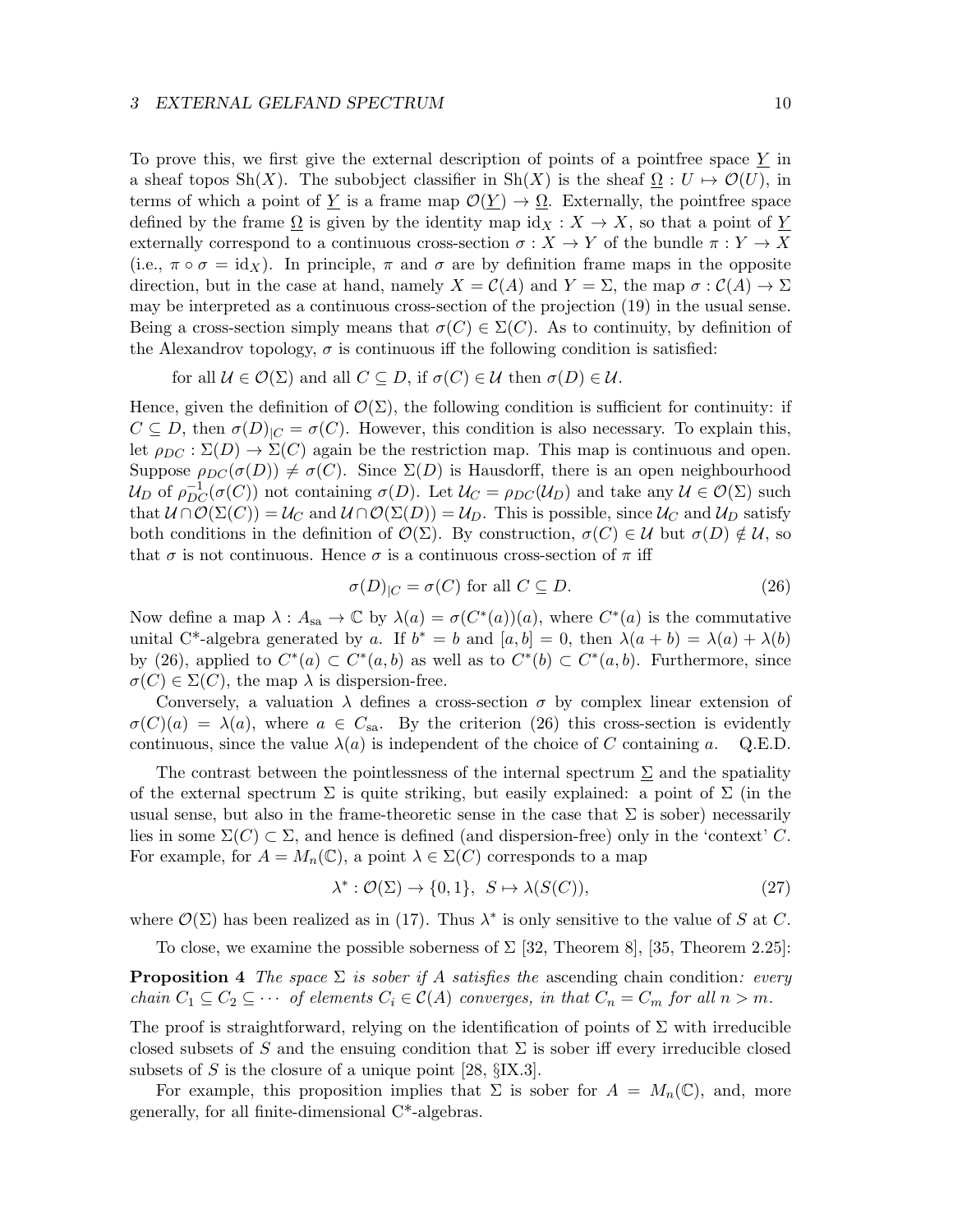# References

- [1] Charles A. Akemann. A Gelfand representation theory for C<sup>\*</sup>-algebras. Pacific Journal of Mathematics, 39:1–11, 1971.
- [2] Bernhard Banaschewski and Christopher J. Mulvey. The spectral theory of commutative C\* algebras: the constructive Gelfand-Mazur theorem. Quaestiones Mathematicae, 23:465–488, 2000.
- [3] Bernhard Banaschewski and Christopher J. Mulvey. The spectral theory of commutative C\*-algebras: the constructive spectrum. Quaestiones Mathematicae, 23:425–464, 2000.
- [4] Bernhard Banaschewski and Christopher J. Mulvey. A globalisation of the Gelfand duality theorem. Annals of Pure and Applied Logic, 137:62–103, 2006.
- [5] Benno van den Berg and Chris Heunen. Noncommutativity as a colimit. Under consideration for Applied Categorical Structures, 2010. arXiv:1003.3618v2.
- [6] Niels Bohr. Discussion with Einstein on epistemological problems in atomic physics. In Albert Einstein: Philosopher-Scientist, pages 201–241. La Salle: Open Court, 1949.
- [7] Francis Borceux. Handbook of categorical algebra. 3. Categories of sheaves. Cambridge University Press, 1994.
- [8] Jeremy Butterfield and Chris J. Isham. A topos perspective on the Kochen-Specker theorem: I. quantum states as generalized valuations. International Journal of Theoretical Physics, 37:2669–2733, 1998.
- [9] Martijn Caspers, Chris Heunen, Nicolaas P. Landsman, and Bas Spitters. Intuitionistic quantum logic of an n-level system. Foundations of Physics, 39:731–759, 2009.
- [10] Rachid Choukri, El Hossein Illoussamen, and Volker Runde. Gelfand theory for noncommutative Banach algebras. The Quarterly Journal of Mathematics, 53:161–172, 2002.
- [11] Alain Connes. Noncommutative geometry. Academic Press Inc., San Diego, CA, 1994.
- [12] Alain Connes and Matilde Marcolli. Noncommutative geometry, quantum fields and motives. American Mathematical Society, Providence, RI, 2008.
- [13] Thierry Coquand. About Stone's notion of spectrum. Journal of Pure and Applied Algebra, 197:141–158, 2005.
- [14] Thierry Coquand and Bas Spitters. Constructive Gelfand duality for C<sup>\*</sup>-algebras. Mathematical Proceedings of the Cambridge Philosophical Society, 147:339–344, 2009.
- [15] John Dauns and Karl Heinrich Hofmann. Representation of rings by sections. Memoirs of the American Mathematical Society, No. 83. American Mathematical Society, Providence, R.I., 1968.
- [16] J. M. G. Fell and R. S. Doran. Representations of \*-algebras, locally compact groups, and Banach <sup>∗</sup> -algebraic bundles. Vol. 2. Academic Press Inc., Boston, MA, 1988.
- [17] M. P. Fourman and D. S. Scott. Sheaves and logic. In Applications of sheaves (Proc. Res. Sympos. Appl. Sheaf Theory to Logic, Algebra and Anal., Univ. Durham, Durham, 1977), volume 753 of Lecture Notes in Math., pages 302–401. Springer, Berlin, 1979.
- [18] Robert Goldblatt. Topoi, the categorical analysis of logic. North-Holland, 1984.
- [19] Chris Heunen, Nicolaas P. Landsman, and Bas Spitters. A topos for algebraic quantum theory'. Communications in Mathematical Physics, 291:63–110, 2009.
- [20] Peter T. Johnstone. Stone Spaces. Cambridge University Press, 1982.